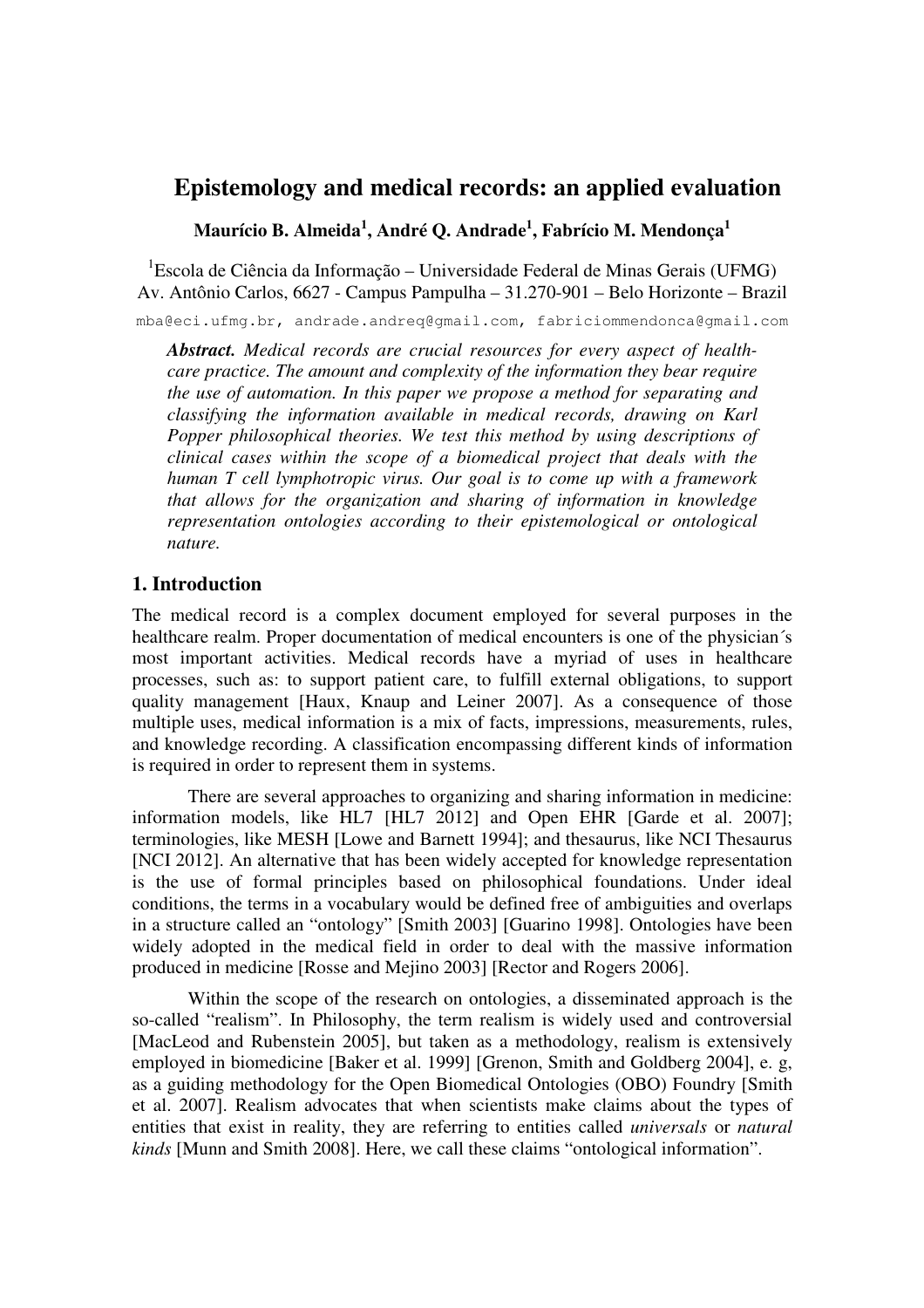Some kinds of information, which are relevant for the medical field, cannot be properly represented following realistic guidelines. Examples are claims about the characteristics of signs and symptoms, which we name "epistemological information" [Bodenreider, Smith and Burgun 2004].

 In previous papers [Andrade and Almeida 2011], we proposed a method for separating and classifying information available in medical records. In this paper, we extend this framework delving deeper on the theories of Karl Popper, namely the *three worlds* and *truthlikeness*, in order to create an analysis framework to be employed in the organization of the entities found in medical records. With the latter, we rely on our proposed framework to extract information from real medical records, both ontological, regarding those entities that can be represented as universals; and epistemological, which is relevant for medical practice even though it cannot be represented as universals. In addition, we rank epistemological information according to its degree of truth, with the aim of reaching a better characterization of it in ontologies.

 We have been conducting the investigation that is the object of this paper, written within the scope of a biomedical project, specifically focused on human blood. The goal of this biomedical project is the development of a knowledge base for scientific and educational applications related to the human T cell lymphotropic virus (HTLV). The basis of infection by HTLV is not well-established [Verdonck et al. 2007], making the project a suitable scenario for an investigation of what could and couldn't be considered universal and to what degree a theory is close to the truth, which is carried out in the present paper.

 The remainder of this paper is organized as follows: section 2 describes the theoretical basis of our investigation, presenting Popper´s theories. Section 3 contains our strategies for analyzing real data and the methodological steps taken. Section 4 presents the results of the application of our framework to real medical records. Finally, in section 5 we present a discussion and future works.

### **2. Background**

In this section, we present the theoretical background employed as a basis for our investigation. Section 2.1 describes, briefly, the theory of three worlds of the Karl Popper and the section 2.2 his theory about truthlikeness and fallibilism.

#### **2.1. Three worlds and medical reality**

A useful approach combining reality, cognition and representations was proposed by Popper in his theory of three worlds. Popper proposes a pluralist view of the universe that recognizes at least three different but interactive worlds [Popper 1978].

 According to Popper, there is a world that consists of physical bodies, such as stones, plants and animals, which is called *world 1*. World 1 can be divided into the world of *non-living physical objects* and the world of *living things* or *biological objects*. There is the mental and psychological world, called *world 2*, which includes thoughts, perceptions and observations, that is, the mental and psychological processes and subjective experiences. In world 2 we can distinguish conscious experiences from dreams, or distinguish human consciousness from animal consciousness. There is also another world, called *world 3*, which includes all content of world 2 mental processes, such as languages, scientific theories, mathematical constructions, symphonies and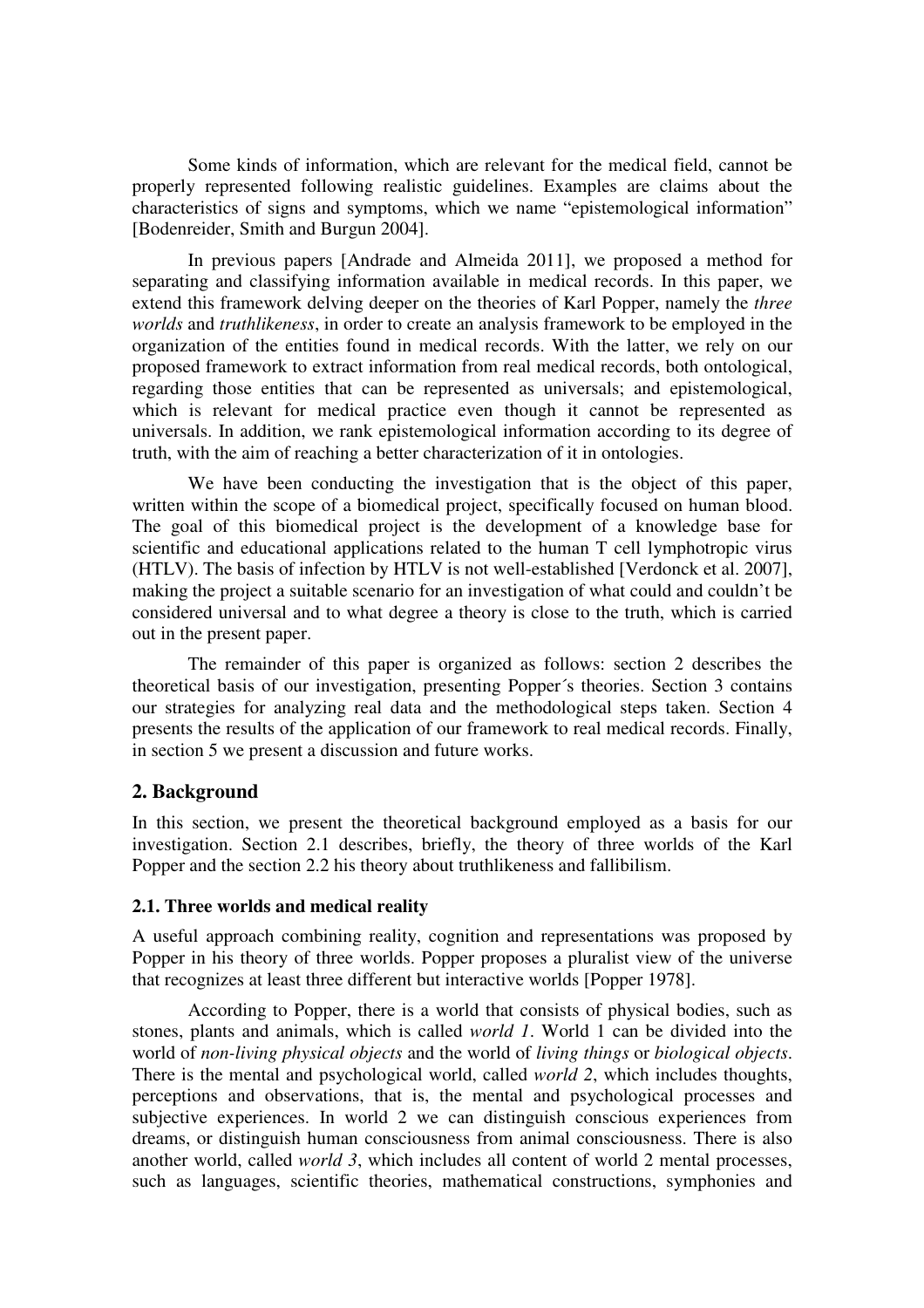sculptures. While a block of marble pertains to world 1, the creation by an artist of a sculpture using this block is a manifestation in world 3. From an ontological perspective, one can claim that world 2 and world 3 are evolutionary products of world 1.

 Popper´s three worlds theory has been applied to investigations in health information science [Bawden 2002]. In the healthcare realm, world 1 consists of entities such as pains, wounds and bacteria, to mention but a few, all of them defined on the side of the patient [Ceusters and Smith 2010] [Smith et al 2006]. In world 2 one can find the cognitive representations of world 1, such as observations, interpretations and beliefs, defined both on the side of patients and physicians. World 3 is composed of concretizations of world 2 cognitive representations in diverse information artifacts, for example, terminologies, categorical systems and medical records. Moreover, diagnoses in physicians´ minds (world 2) and electronic health record entries (world 3) are related to disorders and diseases (world 1) through the relation of aboutness [Schulz and Karlsson 2011].

While Popper's ontological view allows one to better understand the relation between entities pertaining to the world, his epistemological view proposes that every conceptualization reveals mismatches between reality and theories about reality. Though Popper's theories have been criticized [Bawden 2002], there are favorable views in which they are considered a useful model for understanding epistemological information [Abbott 2004]. Accordingly, one can find additions and improvements to Popper´s views, which propose additional sub-divisions of the original layers [Niiniluoto 1999] [Bhaskar 1978] or further subdivision of levels of reality into a material stratum, psychological stratum and social stratum [Poli 2010].

### **2.2. Fallibilism and truthlikeness**

In addition to the three world's theory, Popper is also known for his *falsifiability criterion* and for his advocacy of *fallibilism*. According to the falsifiability criterion, scientific hypotheses are falsifiable and, therefore, scientists are able to state what empirical findings make such hypotheses false. Fallibilism is the view that no presumed knowledge, not even scientific knowledge, is absolute certain.

 In this line of thought, epistemological searches are fallible. As human knowledge is incomplete, probable, and conjectural, one should seek truth but expect truthlikeness. Truthlikeness is a qualitative measure of how a theory can be more or less close to truth [Bhaskar 1978]. For example, consider these three statements in a healthcare situation: i) there are four blood groups plus a Rh factor; ii) there are four blood groups; iii) all blood has the same chemical composition. If the first assertion is true, then intuitively the second assertion has higher degree truthlikeness and approximates truth better than the third.

 The medical practice is still heavily grounded in the study of signs and symptoms, which are interpreted by a physician. Medical reasoning is a sum of different cognitive practices including induction, abduction and deduction [Pottier and Planchon 2011]. In such context, in which no definitive account of truth can be reached in some cases, the notion of fallible theories being constructed from medical records is aligned with the need to search for universals.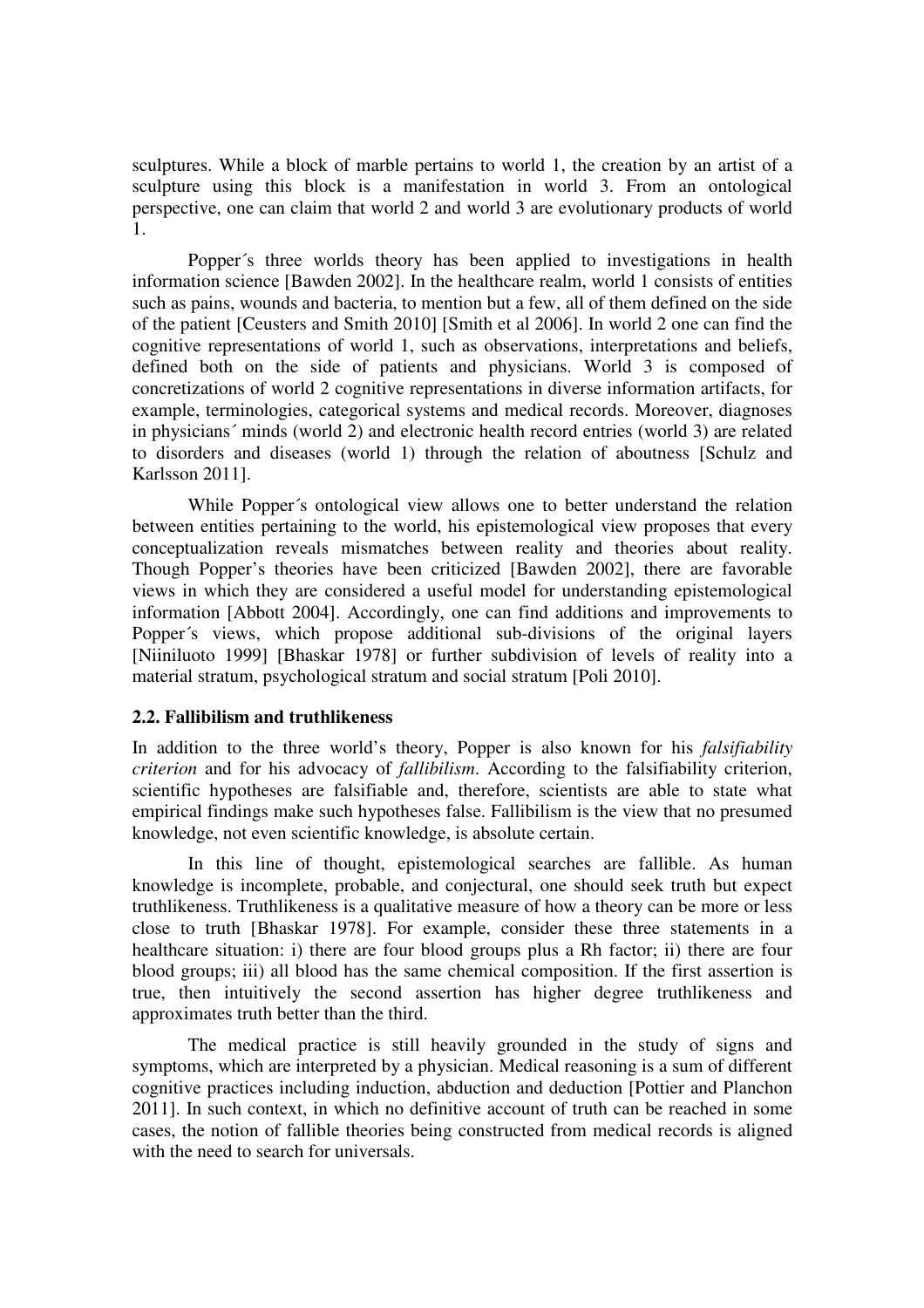### **3. Methodology**

In order to develop better possibilities for medical record representation, we need to organize the kinds of information they contain. The method we propose here is composed of the following four steps.

 First, we develop an analysis framework, which draws on inputs from Popper´s three worlds and we also researched by recent medical ontologies, namely, the Basic Formal Ontology (BFO) [Grenon, Smith and Goldberg 2004] as upper-level ontology to organize universals, the Ontology of General Medical Science (OGMS) [Scheuermann, Ceusters and Smith 2009] and the Information Artifact Ontology (IAO) [IAO 2012]. These ontologies were chosen because the project in which the present investigation is inserted is based on the top-level ontology BFO. It is also the ontology that provides grounds for IAO and OGMS.

 As a second step, we are testing such framework on real medical records under evaluation in a biomedical project about blood diseases [Almeida, Proietti and Smith 2011]. In this paper, we will present as an example a clinical case description, which is considerably clearer than real medical records, while still requiring proper representation of the full range of medical entities. We use a generic clinical case available at Connors and Britton (2009) as a test-bed for our methodology.

 In order to identify propositions within the clinical case, a domain expert transcribed the records into sentential fragments that make sense to him. The domain expert was asked to identify the reason for recording those entities and the information that is being conveyed by the representation. The transcription draws upon principles of logic and controlled languages [Fuchs et al. 2005], which allowed the identification of entities recorded in natural language, outside of the particular context in which the event took place. In addition, on the classification side, we use the rationale underpinning OGMS. This rationale is adopted to model the domain. It describes a disease as a disposition [Scheuermann, Ceusters and Smith, 2009], in which the three major stages are: etiological process, course of disease and therapeutic response. On the logical side, we took into account the fact that some parts of speech in natural language have no clear representation in logical statements.

 As a third step, we consider an alternative for measuring truthlikeness, in order to classify epistemological information that came from the selected records. We took the position that epistemological information relevant in the context of medical practice cannot be registered in an ontology as a universal, following the tenets of the adopted realistic methodology [Grenon, Smith and Goldberg 2004]. It should then be registered in the form of annotations and classified according to a degree of truthlikeness. As truthlikeness is a comparative notion, we define situations which are considered true according to the current knowledge of the virus. Indeed, knowledge about the pathogenesis of infection by HTLV is fairly recent, even though this virus is endemic in several regions of the world. Genetic and immunological factors are in general the cause of the associated clinical manifestations, which may be divided into three categories: neoplastic, inflammatory and infectious [Romanelli, Caramelli and Proietti 2010]. In this step, we focus on extracting the epistemological information required to make correlations between the virus and the etiological suspects in their diverse clinical manifestations.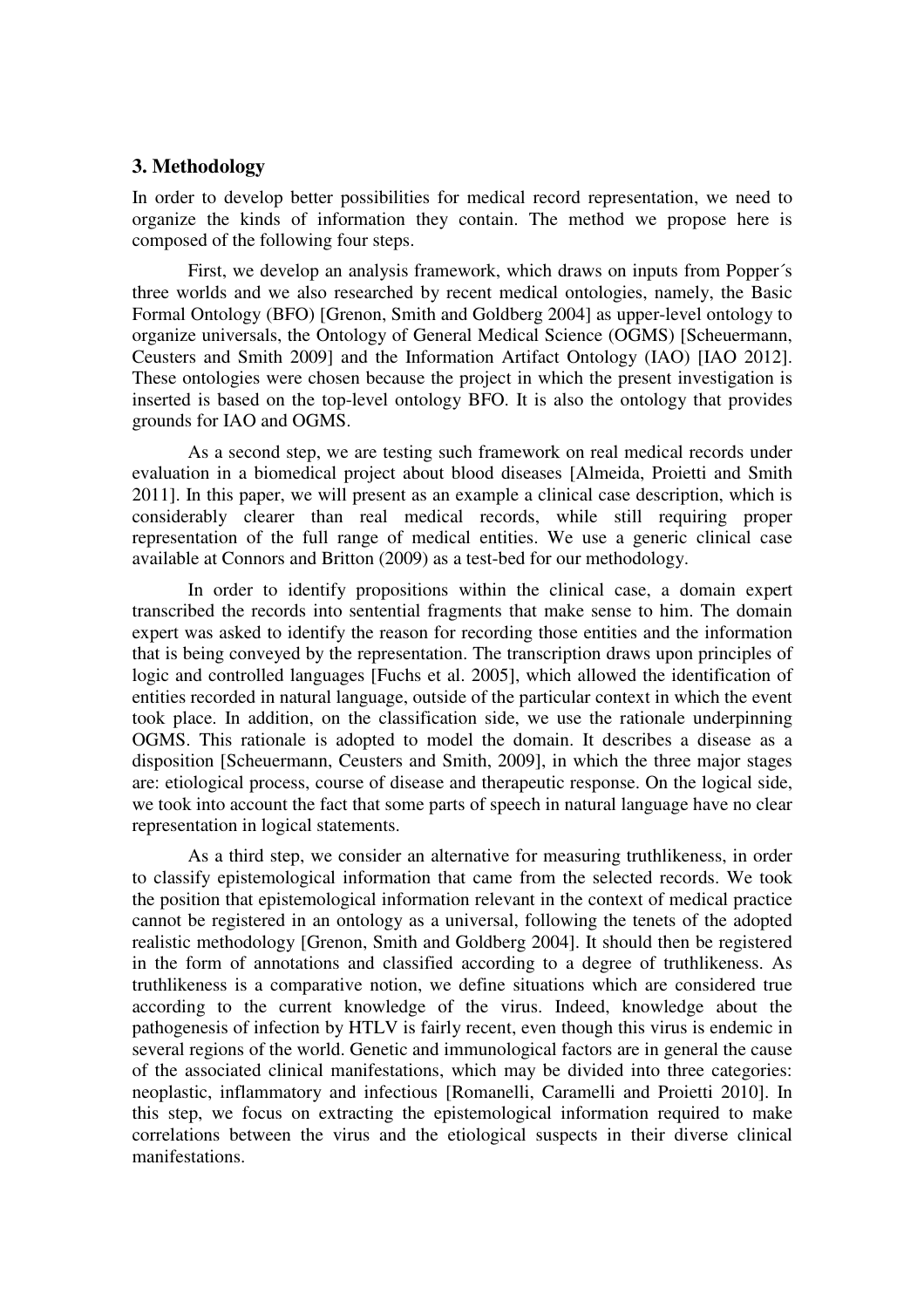Finally, as fourth step, we organize the information from the medical records into four types, which are then employed in order to recommend both a data arrangement and a scenario for collaboration among different representations.

# **4. Results**

In this section, we present the analysis framework created to organize information present in a medical record (section 4.1) and, in the section 4.2, we conduct a preliminary test of the framework by analyzing individual information entities contained in examples of the medical records.

### **4.1. Analysis Framework**

We propose the analysis framework depicted in Fig. 1, which was created to organize information present in a medical record according to the best possibility for representation. This framework is divided into two sub-frameworks, the first one organizing the kinds of general information present in a medical record based on the three world's theory (slightly modified from Andrade and Almeida (2011) and Almeida and Andrade  $(2011)$  – a brief explanation is given for clarity); the second organizing epistemological information based on truthlikeness.



**Figure 1. Framework used for analysis.** 

 In this framework, everything begins at the level of cognitive representations when a physician observes the reality at the patient side (arrow 1). Each of these entities are filtered by cognition and represented by artifacts (arrow 2). Ontological entities (entities O) are analyzed according to strict philosophical tenets, and are based on reality itself rather than on physician´s mental representations. Examples of ontological entities are cells, anatomical features and chemical substances. These entities are directly considered in world 1 because in the realistic methodology adopted here [Grenon, Smith and Goldberg 2004] things exist in reality independently of any human beliefs. World 1 is the world of every thing that exists, observable or not. Epistemological entities are recorded in annotations (entities A). They stand for cognitive representations of reality, and may include entities without a referent in reality. Examples of these include "severity" of a pain and a sensation of "feeling well". Then, the physician creates a record (entity I) to register those representations according to their practical and theoretical knowledge (arrow 3).

 Other physicians can constantly interpret records and reality (arrows 4), resulting in new cognitive representations. Finally, the physicians involved in healthcare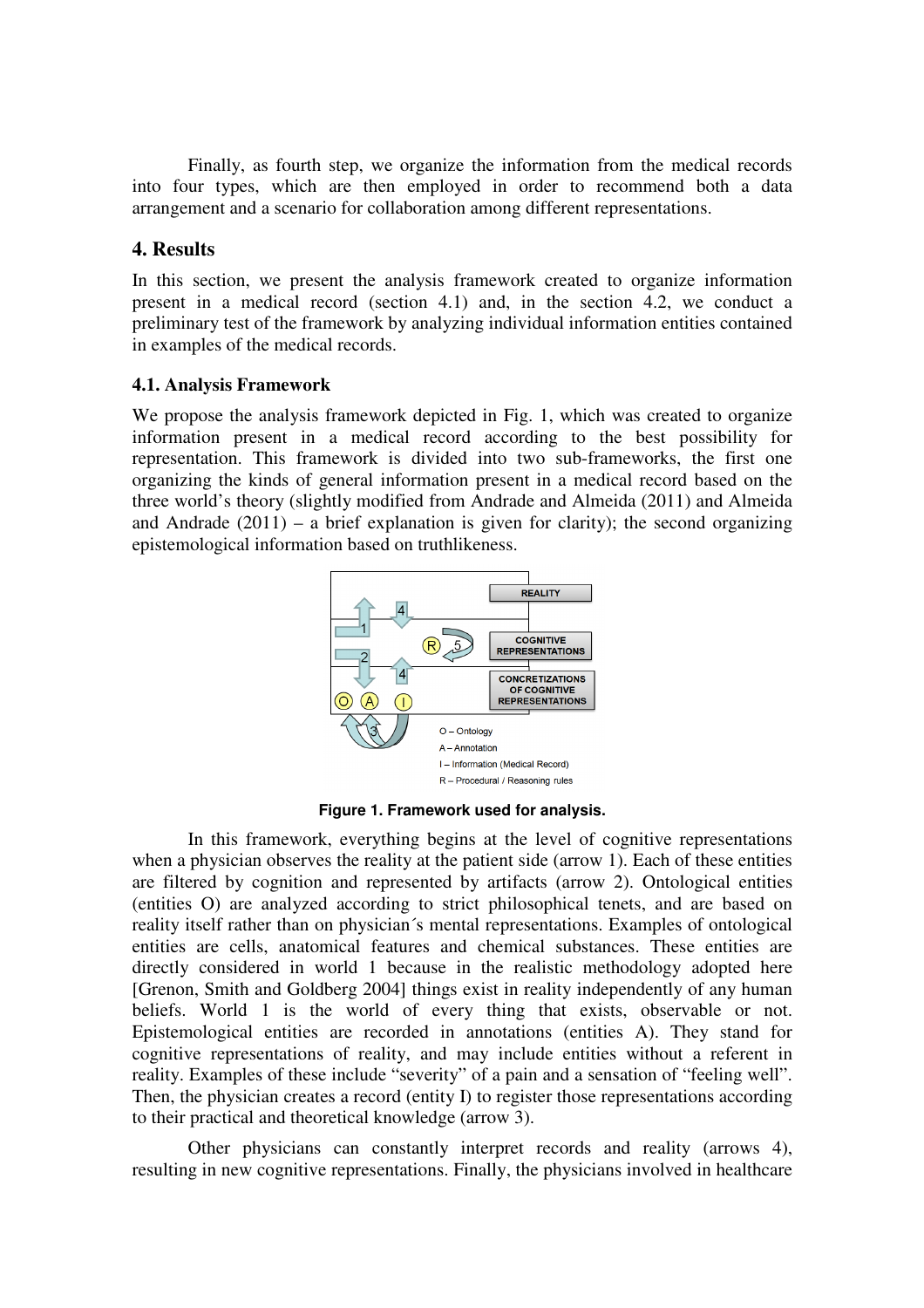make judgments and process past and current information. Some of this processing of information (arrow 5) follows medical training rules, which determine the likelihood of a diagnosis and the correct interpretation of an exam result, to mention but a few. The representation of this reasoning process is also required for care continuation, which is a complementary part of the record (entity R). Examples of this include rules for interpreting lab data, as hemoglobin level < 12 g/dl means "low hemoglobin level"; and relevant negative information such as "lack of bowel alteration during episodes".

 When performing this sort of analysis, we distinguish ontological information from epistemological information, the latter represented as entities in Popper´s world 3, which is equivalent in Fig. 1 to the concretizations of cognitive representations level. Within this sub-framework we recognize at least four kinds of information to be separated according to their suitability for information systems: i) information that represents aspects of reality; ii) information that represents useful constructs for the medical practice that are not empirically verifiable; iii) information that represents observations about the reality, not the reality itself; iv) information that represents observations about the physician´s understanding of the clinical situation, not about the reality.

 According to the aforementioned approach, only information that represents aspects of reality can be properly represented by universals. The other three sorts identified are epistemological information. It´s worth mentioning the link between belonging to one of the three worlds and the degree of truthlikeness. The information that pertains to worlds 2 and 3 is epistemological information and it will be classified according to a degree of truthlikeness. We don´t use the notion of truthlikeness to deal with ontological information pertaining to world 1.

It is clear that (ii) and (iii) are closely related to reality, with (ii) being a surrogate for a defined state of things on the side of the patient, and (iii) an objective account of its measures. Relations that allow for proper interpretation of those statements are particular to each domain. For instance, the examination of the color of the sclera may indicate jaundice (yellow color, surrogate for liver problems) or anemia (blue color, surrogate for iron deficiency anemia). The interpretation of what such signs mean depends on training, cultural practices and subjective characteristics. There are also specific relationships with regard to lab tests, since statements like "the total bilirubin level in the blood of patient  $\overline{X}$  is high" requires knowledge of the method of sampling and analysis, knowledge of the probabilistic distribution of bilirubin concentration in the normal population, consideration of measurement errors and confusion factors and understanding of the meaning of measurement units. The last category (iv) requires more attention, since medical reasoning practices include both ontological relations and ad hoc heuristic rules that are not guaranteed to hold true in the world. We consider that the information in (iv) will eventually be registered in medical records as part of a learning process.

 Our proposal also includes a way of characterizing epistemological information based on its likeness to the truth. Following semantic approaches distinct from Popper´s account, such as Volpe (1995), Tichý (1978), Hilpinen (1976), we consider sentences extracted from the medical records. The semantic contents of such sentences are propositions that can be true or false.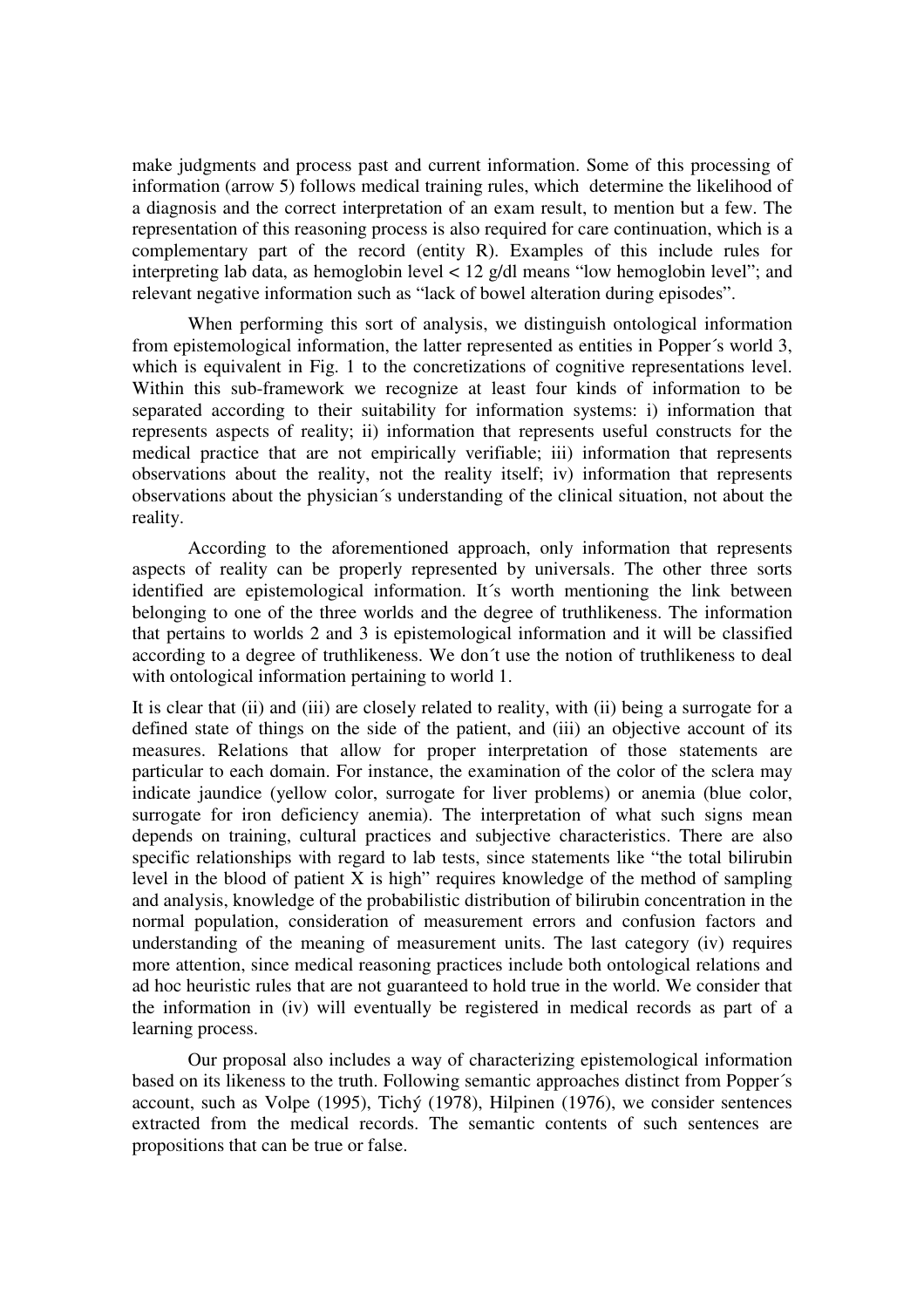In this sense, a simple propositional framework with three primitives  $(h, r, w)$ and the correspondent logical spaces are depicted in Fig. 2 as an example. The sentences from the associated propositional language are taken to express propositions within these logical spaces. This framework can be useful for characterizing information and scientific findings around a virus that has been studied only in the last few years, such as HTLV.



**Figure 2. Three propositions generate eight levels numbered w1 to w8.** 

#### **4.2. Testing the Framework**

Here we conduct a preliminary test of the framework by analyzing individual information entities contained in medical records. As an example, we present a small extract of the clinical case available at Connors and Britton (2009), due to clarity and completeness of this case, and due to explicit description of reasoning processes.

 After we obtain a sentential fragment from an evaluation by a domain expert, we then isolate what could be represented in realism-based ontologies following the rationale of the BFO, OGMS and IAO. After that, we arrange the information according to the sub-frameworks mentioned in section 4.1. The final results systematize the information contained in a medical record based on either their ontological or epistemological nature. To the second kind, that of an epistemological nature, we add a classification based on the level of truth.

> "A 62-year-old woman presented to the urgent care clinic with gingival bleeding after periodontal scaling of her lower-right second molar. She had undergone the procedure 5 hours before presentation, and the bleeding has persisted despite the application of pressure and ice. [...]

> The patient recalled a similar episode that had occurred 6 months earlier, also after a periodontal procedure, in which bleeding had stopped only after firm pressure had been applied and held for 6 hours. [...]

> She was otherwise in her usual state of good health. She reported no easy bruising, epistaxis, rectal bleeding, hematuria, weakness, fatigue, arthralgia, dyspnea, jaundice, abdominal pain, back pain, rash, confusion..." [Connors and Britton 2009]

 In the Fig. 3, hereafter, we present samples of data obtained from the medical record in Fig. 4 and classified it according to the kinds proposed in section 3.

| Data representing<br>aspects of the<br>reality | Data that represent<br>useful constructs for<br>the medical practice | Data that represents<br>observations about the<br>reality | Data that represents<br>observations about the<br>physicians understanding |
|------------------------------------------------|----------------------------------------------------------------------|-----------------------------------------------------------|----------------------------------------------------------------------------|
| Physician Woman                                | State of good health                                                 | Heart rate: 80 bpm                                        | Patient class: "Emergency<br>patient"                                      |
| 62 years-old                                   | Former smoker                                                        | Blood pressure: 128/76<br>mmHg                            | Bleeding had persisted<br>despite the application of<br>pressure and ice   |
| Patient report                                 | No prior episodes of                                                 | White-cell count = $6,200$                                | Bleeding had stopped only                                                  |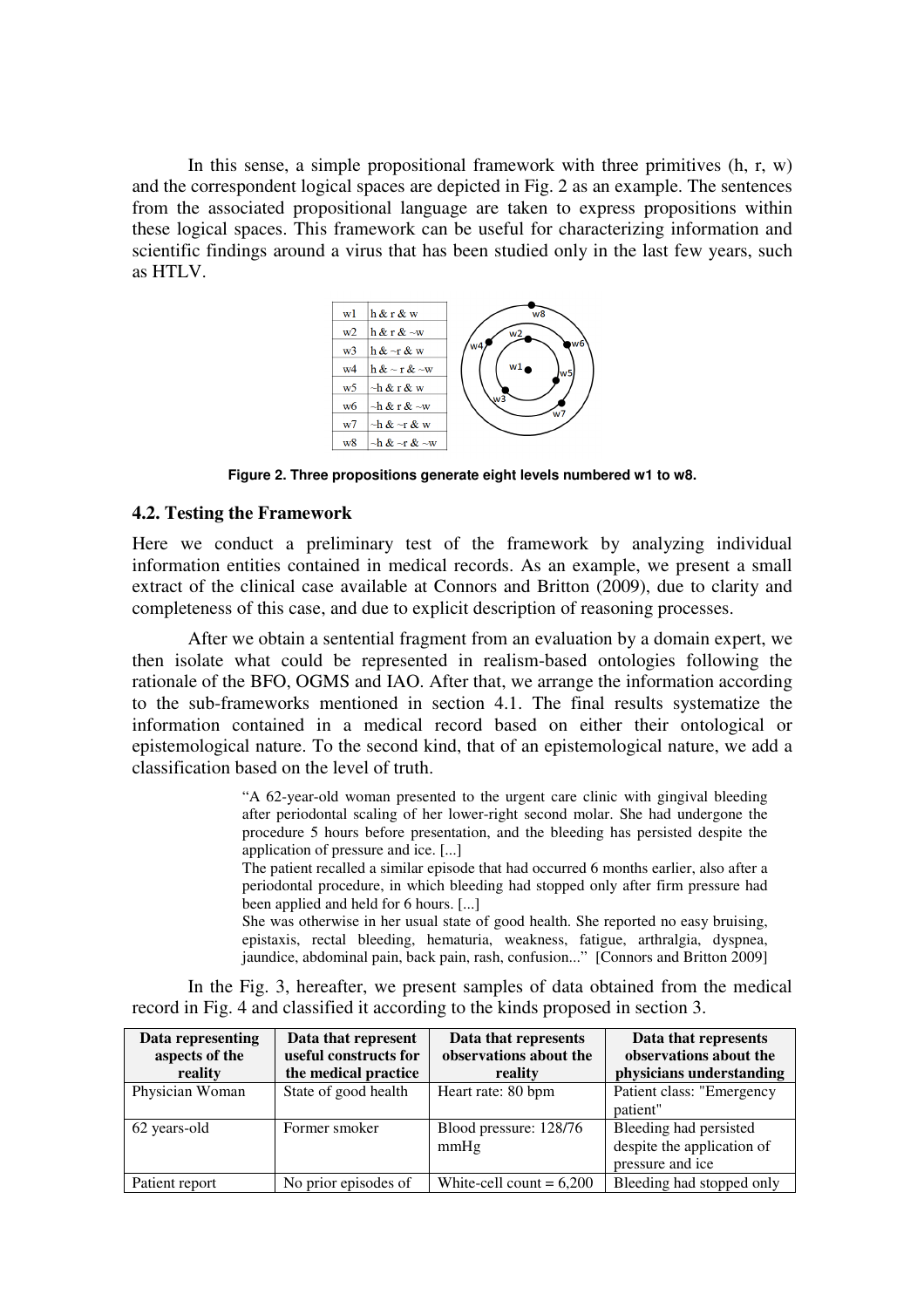|                                               | unpredictable<br>bleeding |                                | after firm pressure had<br>been applied and held for 6<br>hours          |
|-----------------------------------------------|---------------------------|--------------------------------|--------------------------------------------------------------------------|
| Time of bleeding                              | No allergies              | Lymphocytes $=$ 37             | $\cdots$                                                                 |
| Time between<br>episodes                      | $\cdots$                  | Platelet-count = $352,000$     | The timing of bleeding<br>after vascular trauma is<br>different          |
| Aspirin                                       | $\cdots$                  | Creatinine $= 1.4$             | The patients presentation<br>suggests platelet disorder                  |
| Aspirin taken daily<br>(rule)                 | $\cdots$                  | Albumin = $3.9$                | $\ddotsc$                                                                |
| Thiazide diuretic                             | $\cdots$                  | Prothrombin time $= 13$<br>sec | Patient class: "Emergency<br>patient"                                    |
| Physical exam<br>finding of that<br>encounter | .                         | $\cdots$                       | Bleeding had persisted<br>despite the application of<br>pressure and ice |

**Figure 3: Four kinds of information extracted of an example of a medical history.** 

 This data classification was based on both the levels of representation provided in section 4.1. From the empirical assessment by physicians, the categories suggested in figure 3 were created. The relation between the proposed framework and the organization of data from medical records can be summarized as follows:

- a) "Data representing aspects of reality" (column 1) were mapped from processes (1) and (2) to entities (O) (Fig. 1) - only this information that can be directly used to populate realist ontologies, since terms in ontologies refer to universals;
- b) "Data that represent useful constructs for the medical practice" (column 2) were mapped from the process  $(1)$  and  $(2)$  to entities  $(A)$  (Fig. 1);
- c) "Data that represents observations about the reality" (column 3) were mapped from process  $(3)$  to entities  $(I)$  (Fig. 1);
- d) "Data that represents observations about the physicians understanding" (column 4) were from processes  $(4)$  mapped to entities  $(R)$  (Fig. 1).

 Already the information classified in (b), (c) and (d) can to be use to support the building sets of sentence. For both, we define a set of true sentences about a blood disease following the orientation of experts. In context of the existence of the HTLV virus in a patient, a set of related sentences would be: i) HTLV cause neoplastic manifestation on human being infected by it, which we call proposition n; ii) HTLV cause inflammatory manifestation on human being infected by it, which we call proposition f; iii) HTLV cause infectious manifestation on human being infected by it, which we call proposition i. We can then consider that, in context of HTLV prevention and treatment, in a patient infected with the virus that presents both a neoplastic, an inflammatory and an infectious manifestation, those manifestations were cause by the HTLV virus. This complex situation is considered a true equivalent to the actual world we name w1. Table 1 depicts combinations of propositions ranging from w2 to w8, according to the relative closeness to the truth.

**Table 1. Logical spaces for the presence of HTLV virus.** 

| actual world $= w1$ | neoplasic<br>manifestation | inflammatory<br>manifestation | infectious<br>manifestation |
|---------------------|----------------------------|-------------------------------|-----------------------------|
| W1                  |                            |                               |                             |
| w2                  |                            |                               | ~                           |
| W <sup>3</sup>      |                            | $\sim$                        |                             |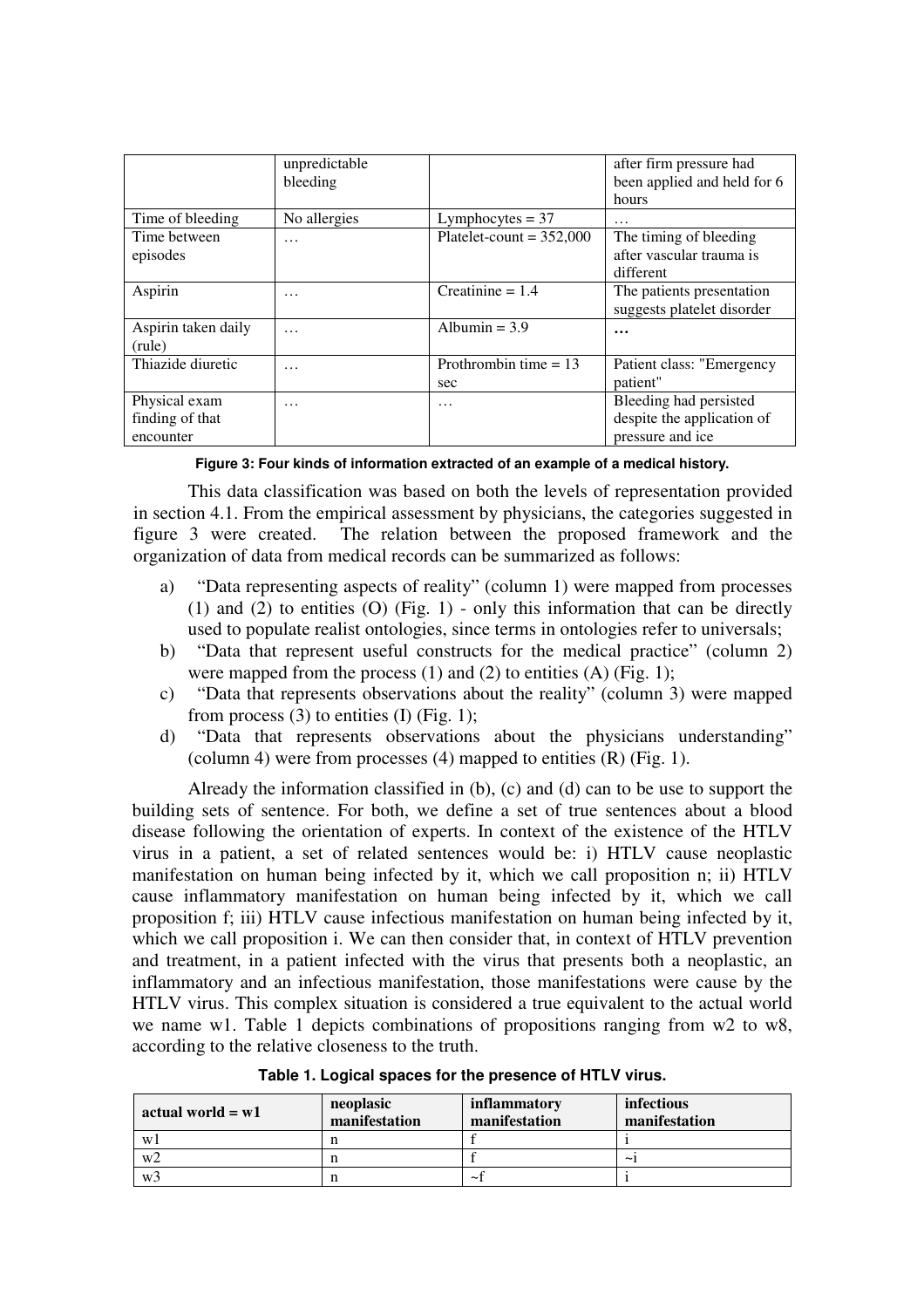| w4      | $\nu$ n  | $\sim$   | $\tilde{\phantom{a}}$ |
|---------|----------|----------|-----------------------|
| -<br>w5 | $\nu$ n  |          |                       |
| w6      | $\nu$ n  |          | $\sim$                |
| w7      | $\nu$ n  | $\sim$   |                       |
| w8      | $\neg$ n | $\sim$ 1 | $\tilde{\phantom{a}}$ |

 The truthlikeness gives us an objective criteria to evaluate the consequences of inclusion of such rules of thumb (weakness in HTLV infection is a neurologic complication) will behave in ontologies. Using this general rationale we can create "n" systems of spheres representing the situation considered real and other situations standing a logical distance from the actual world that is the truth (Fig. 4).



**Figure 4. Logical spaces corresponding to different sets of conjunctions.** 

### **5. Discussion and future works**

In this paper we presented a framework that aims to clarify the distinctions between reality, medical understanding and the recording of it, while maintaining the medical record as the main information source. Besides, we propose a way of dealing with epistemological information based on the notion of truthlikeness.

 It is now well established that ontologies are an important resource to explicitly define the meaning of terms, especially when coupled with advances in description logics. Description logic is a powerful logic for describing the world, but is susceptible to inconsistencies, particularly when dealing with instance data. We advocate that realist ontologies provide a robust way of representing entities in reality, ensuring interoperability and safe inferences. This is possible because epistemological information, which can cause inconsistencies in inference processes, is not used in the ontology. Interoperabiliy is favored by the use of the top-level ontology which is the basis of the methodology adopted in this paper [Grenon, Smith and Goldberg 2004].

 However, as we have shown, many entities in medical records do not have a referent in the world, being representations of epistemological evaluations by physicians and patient or measurements about real world entities. Ontologies, as pointed by Schulz in Brochhausen et al. (2011) are not "Swiss army knives for knowledge representation" and are unable to represent every single bit of knowledge required for correct interpretation of assertions. Our framework intends to make clearer which kinds of instance shouldn't be used in logical inferences, as robustness is not guaranteed. For instance, "unpredictable bleeding" is an important construct for hematologist evaluation, but a bleeding process doesn't change its way of being if someone claims it could be predicted.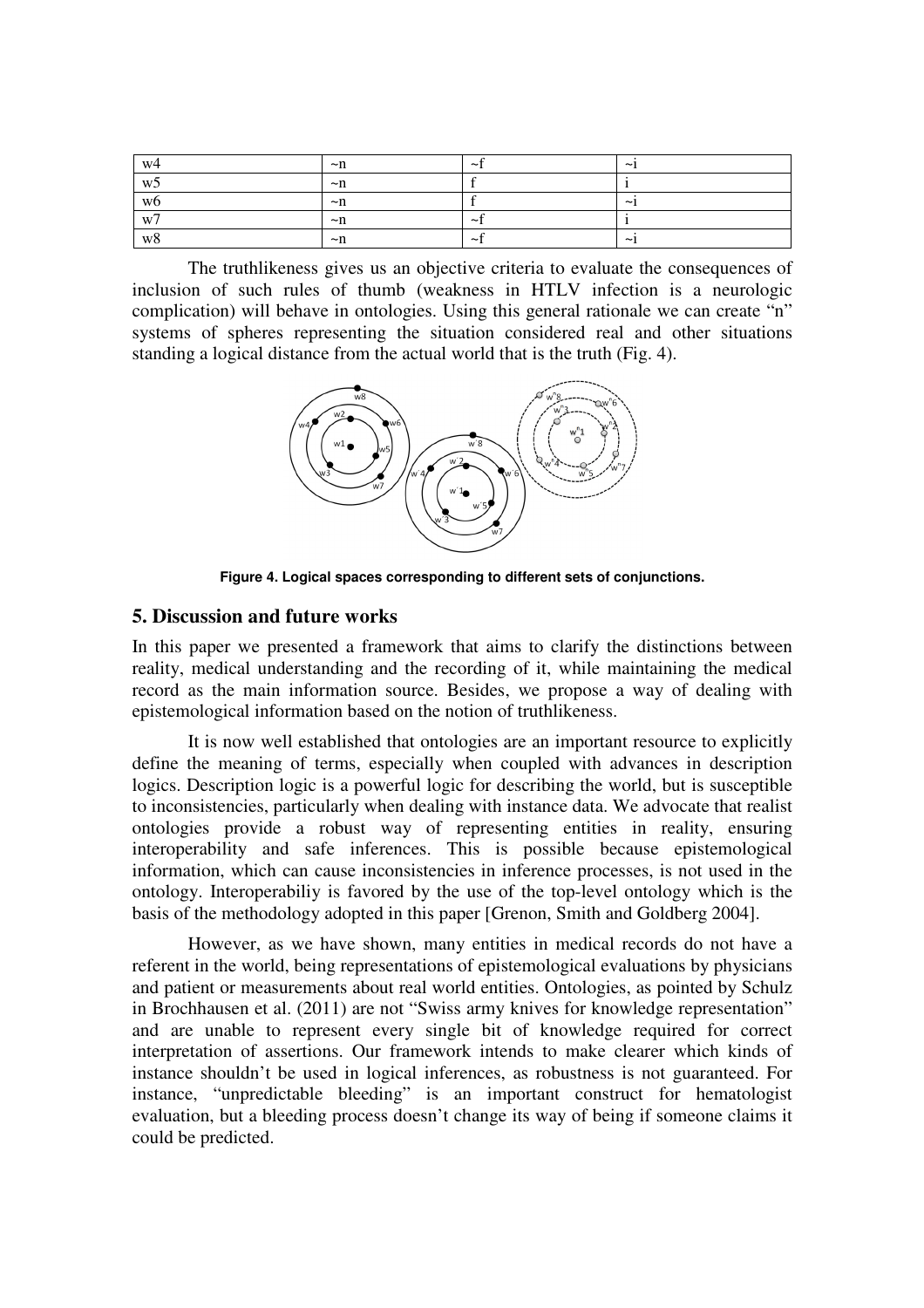Popper's theories provide a useful perspective on the different levels of reality and the relationship between theories (the ontology artifact being one of these theories) and reality *per se*. Our treatment of epistemological information seems to be an alternative to dealing with uncertainty common in the medical practice, from a logical point of view. Popper´s initiative in this regard, while essentially syntactic, entails the idea that no false theory is closer to the truth than any other. Other authors [Hilpinen 1976] [Volpe 1995] follow a semantic-oriented approach in looking for a plausible theory of distance between the semantic content of sentences. We believe that this latter approach fits well to the needs of a still-evolving subject that has to be captured in ontologies.

 The proposed method has been tested in sentences obtained from real medical records, but the partial results have suggested the need for refinement. The test presented in this paper deals with a very small number of sentences and the feasibility of the approach has to be tested in more complex situations. The possibility of dealing with more complex cases is presented, for example, in Hintikka (1963). However, as a qualitative measure, truthlikeness can work as a kind of secondary metric which helps to make sense of the large amount of information in medical records.

 In future works, we intend to create clear rules for dividing kinds of information in a semi-automatic fashion. It will then be possible to test our approach against a greater sample. In doing so, we aim to explore the best characteristics of different systems and which representations suitable for each sort of system.

### **References**

- Abbott, R. (2004). "Subjectivity as a concern for information science: a Popperian perspective". *Journal Information Science*, 30:95-106.
- Almeida, M. B.; Proietti, A. B.; Smith, B. and Ai, J. (2011). "The Blood Ontology: an ontology in the domain of hematology". In: *ICBO 2011*; Buffalo*,* USA.
- Andrade, A. Q. and Almeida, M. B. (2011). "Realist representation of the medical practice: an ontological and epistemological analysis". In: *Proceedings of the 4th Ontobras;* Gramado, Brazil.
- Baker, P. G.; Goble, C. A.; Bechhofer, S.; Paton, N. W.; Stevens, R. and Brass, A. (1999). "An ontology for bioinformatics applications". *Bioinformatics*, 15:510-520.
- Bawden, D. (2002). "The three worlds of health information". *J. Inf. Science*, 28:51-62.
- Bhaskar, R. (1978). A Realist Theory of Science. Sussex: Harvester Press.
- Bodenreider, O.; Smith, B. and Burgun, A. (2004). "The Ontology-Epistemology Divide:A Case Study in Medical Terminology". In: *3 rd Conference on Formal Ontology in Information Systems;* Turin, Italy. Edited by Varzi, A.; Vieu, L.
- Brinkman, R. R.; Courtot, M.; Derom, D.; Fostel, J. M.; He, Y.; Lord, P.; Malone, J.; Parkinson, H.; Peters, B.; Rocca-Serra, P.; et al. (2010). "Modeling biomedical experimental processes with OBI". *Journal Biomedical Semantics*, 1 Suppl 1:S7.
- Brochhausen, M.; Burgun, A.; Ceusters, W.; Hasman, A.; Leong, T. Y.; Musen, M.; Oliveira, J. L.; Peleg, M.; Rector, A. and Schulz, S. (2011). "Discussion of biomedical ontologies: toward scientific debate". *Methods Inf Med*, 50:217-236.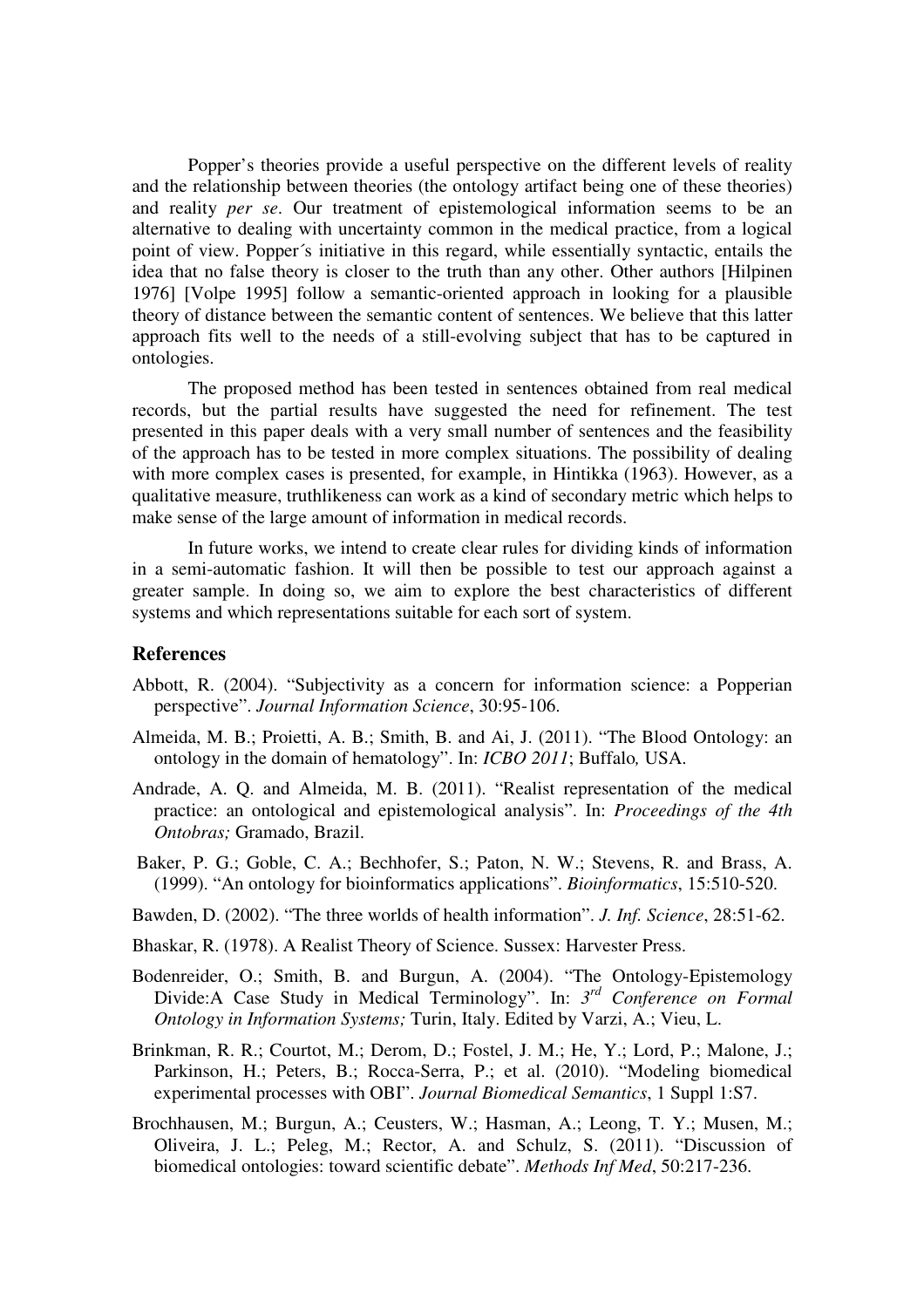- Ceusters, W. ; Smith, B. (2010). "Foundations for a realist ontology of mental disease". *Journal of Biomedical Semantics*; 1:10. Url: <http://www.jbiomedsem.com/content/1/1/10>.
- Connors, J. M.; Britton, K. A. (2009). "A Bloody Mystery". *New England Journal of Medicine*; 361:e33. Url: <http://www.nejm.org/doi/full/10.1056/NEJMimc0902429>.
- Fuchs, N. E.; Hofler, S.; Kaljurand, K.; Rinaldi, F. and Schneider, G. (2005). "Attempto controlled english: A knowledge representation language readable by humans and machines". *Reasoning Web*, 3564:213-250.
- Garde, S.; Hovenga, E.; Buck, J. and Knaup, P. (2007). "Expressing clinical data sets with openEHR archetypes: A solid basis for ubiquitous computing". *International Journal of Medical Informatics*, 76:S334-S341.
- Grenon, P.; Smith, B. and Goldberg, L. (2004). "Biodynamic ontology: applying BFO in the biomedical domain". In: *Ontologies in Medicine.* Edited by Pisanelli, D. M. Amsterdam: IOS Press; 2004: 20-38.
- Guarino, N. (1998). "Formal Ontology and Information Systems". In: *FOIS'98*; november 20, 2007; Trento, Italy. Edited by Guarino, N. IOS Press; 1998: 3-15.
- Haux, R.; Knaup, P. and Leiner, F. (2007). "On educating about medical data management - the other side of the electronic health record". *Methods Inf Med*, 46:74-79.
- Hilpinen, R. (1976). "Approximate truth and truthlikeness". In: *Formal Methods in the Methodology of the Empirical Sciences.* Edited by Przelecki, M.; Szaniawski, A.; Wójcicki, R. Dordrecht: Reidel; 1976: 19-42.
- Hintikka, J. (1963). "Distributive normal forms in first-order logic". In: *Proceedings of the Eighth Logic Colloquium;* Amsterdam: North-Holland. Edited by Crossley, J. N.; Dummett, M. A. E. 1963: 47-90.
- HL7 Health Level Seven International [site] (2012). URL: **<**http://www.hl7.org/>.
- IAO Information Artifact Ontology [site] (2012). URL: <http://code.google.com/p/information-artifact-ontology/>.
- Lowe, H.J. and Barnett, G.O. (1994). "Understanding and Using the Medical Subject-Headings (Mesh) Vocabulary to Perform Literature Searches". *JAMA-J Am Med Assoc*, 271:1103-1108.
- MacLeod, M. C. and Rubenstein, E. M. (2005). "Universals". In: *Internet Encyclopedia of Philosophy*. URL: <http://www.iep.utm.edu/universa/>.
- Munn, K. and Smith, B. (Eds.). (2008). "Applied Ontology. An Introduction". Frankfurt/Paris/Lancaster/New Brunswick: Ontos, Verlag.
- NCI ThesaurusNational Center Institute's Thesaurus [site] (2012). URL: <http://ncit.nci.nih.gov>.
- Niiniluoto, I. (1999). Critical scientific realism. New York: Oxford University Press.
- Poli, R. (2010). "Ontology: The Categorial Stance". In: *Theory and Applications of Ontology: Philosophical Perspectives.* 1st edition. Edited by Poli, R.; Seibt, J. Berlin: Springer; 2010: 1-22.